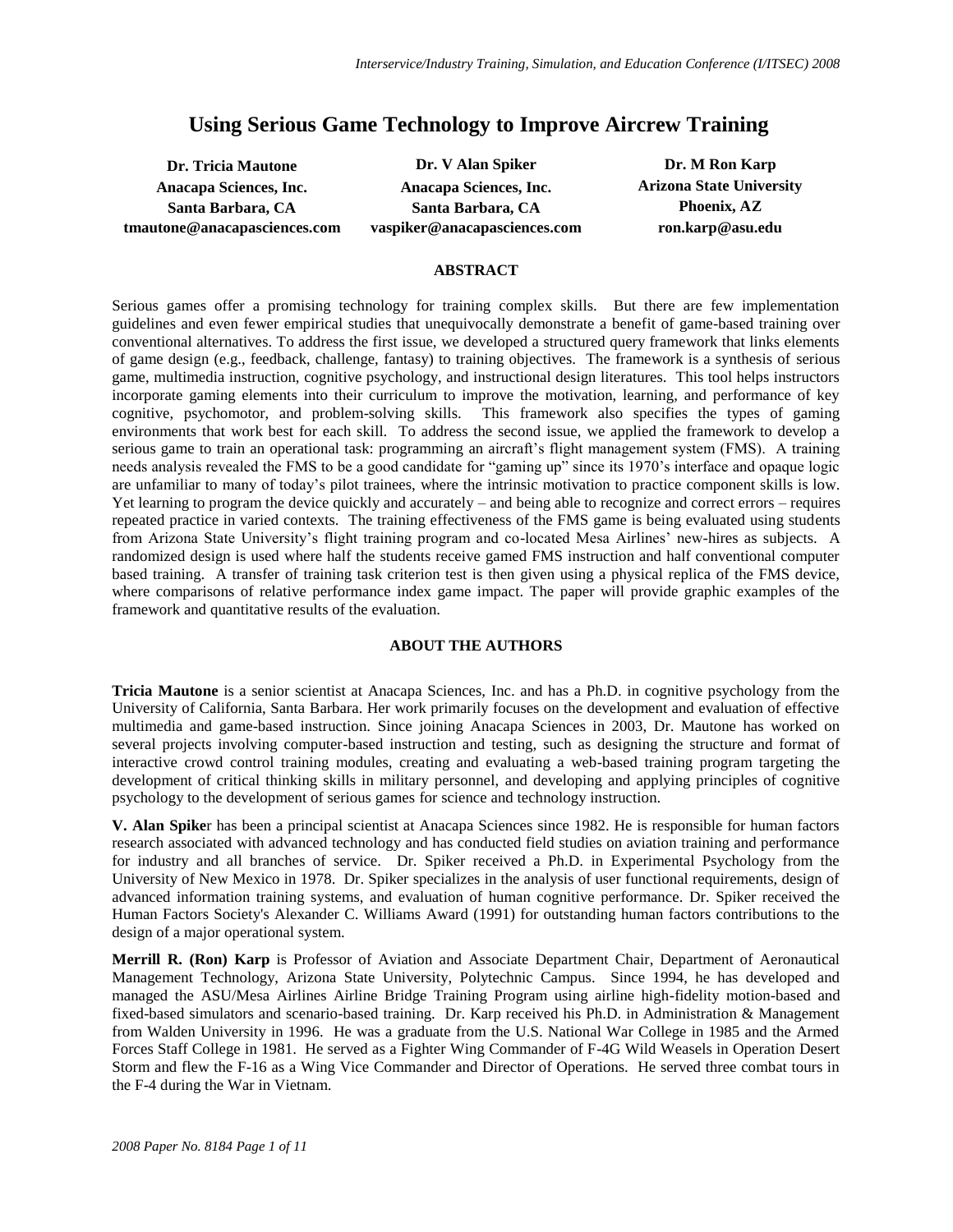## **Using Serious Game Technology to Improve Aircrew Training**

**Dr. Tricia Mautone Dr. V Alan Spiker Dr. M Ron Karp Anacapa Sciences, Inc. Anacapa Sciences, Inc. Arizona State University Santa Barbara, CA Santa Barbara, CA Phoenix, AZ tmautone@anacapasciences.com vaspikcer@anacapasciences.com ron.karp@asu.edu**

#### **INTRODUCTION**

Using games in education has a long history, but the use of serious games – games specifically designed for education and training – is a natural response to challenges faced by civilian and military organizations in such areas as reduced manning, trainee attrition, and the growing need for cross training. Coupled with less time and fewer resources for field training, there is an increasing demand for innovative approaches that maximize training efficiency and effectiveness (McDowell, 2007). Serious games as a new training technology would appear to have many advantages, as recent advances in computer graphics have reduced the time and cost to produce high-end computer games (McDowell, 2007; Smith, 2006) while many of today's student-trainees have been brought up playing computer games. It is no wonder, then, that organizations now look to incorporating serious games into their training curricula, as game based training (GBT), to reduce training costs and time and to increase learner motivation and training effectiveness (Gee, 2005; Hays, 2005; Leemkuil, de Jong, & Ootes, 2000).

However, GBT is no panacea, as (1) there are few empirically-based guidelines on when and how to implement GBT; (2) there are virtually no cleanly designed empirical studies in which the performance of GBT-trained students was compared to conventional (as opposed to no) training; and (3) it may be that fewer than half of today's students actually play games with any regularity (Belanich, et. al, 2007). This paper describes an ONR-funded  $\frac{1}{1}$  project whose primary objective is to conduct such a study, using an actual training enterprise as our "laboratory." The audience for our study was the Arizona State University (ASU) aircrew training program, where the goal was to use GBT to improve training in operating the aircraft's flight management system (FMS). To design the serious game properly, we need a tool that links specific training objectives and learning environments with specific, best-fit game elements. The tool we are

 $\overline{a}$ 

developing for this purpose, TARGET – the Tool for Applying Robust Gaming Elements to Training indicates whether GBT is a good candidate for a particular training situation, and offers recommendations for optimal game element variations to embed in instruction. Before describing this tool and our study, we first describe the elements of serious games that give rise to GBT.

#### **USING SERIOUS GAMES FOR TRAINING**

Like "regular" games, serious games present goals, rules and constraints, interactivity, discovery, feedback, challenges, and competition within a storyline involving role-playing and social interaction, and thus are designed to engage and motivate players. But unlike regular games, serious games also have defined learning objectives, real-world relevance, and incorporate integrated instructional support such as prescriptive feedback, scaffolding, and progressive levels of difficulty. Looking at the elements that comprise a serious game, its utility as an instructional tool is understandable. First, many game activities are remarkably similar to the *instructional objectives* of training programs. A well-designed game may require a player to: problem-solve; develop fundamental skills; use tools effectively; synthesize information; learn and apply rules; plan and strategize; visualize outcomes; induce connections between events; or understand the risks of making decisions (Prensky, 2001) – all desired skills in almost any domain. Second, serious gameplaying factors seem to *parallel good pedagogy*. Games are based on interactivity and active participation, where to do well, players must be cognitively active. Games also often offer ample opportunity for practice and repetition, which is essential for automatic skill acquisition (Anderson, 2000). Providing immediate, clear feedback is another common game element that mirrors good pedagogy, as is the graduated complexity built into many games that allows players to progress at their own pace. Finally, games often entail situated learning – role-playing in a realistic, context-rich environment – allowing practice in situations impractical to replicate in field training (Mayer, 2003). But the most-often cited advantage of using game elements in instruction is *that games are motivating* – people *want* to play games and often devote a great deal of time and focus to mastering the skills and rules

 $<sup>1</sup>$  The research described in this report was funded by</sup> STTR contract no.: 68335-07-C-0386. The technical point of contact is Curtis Conkey.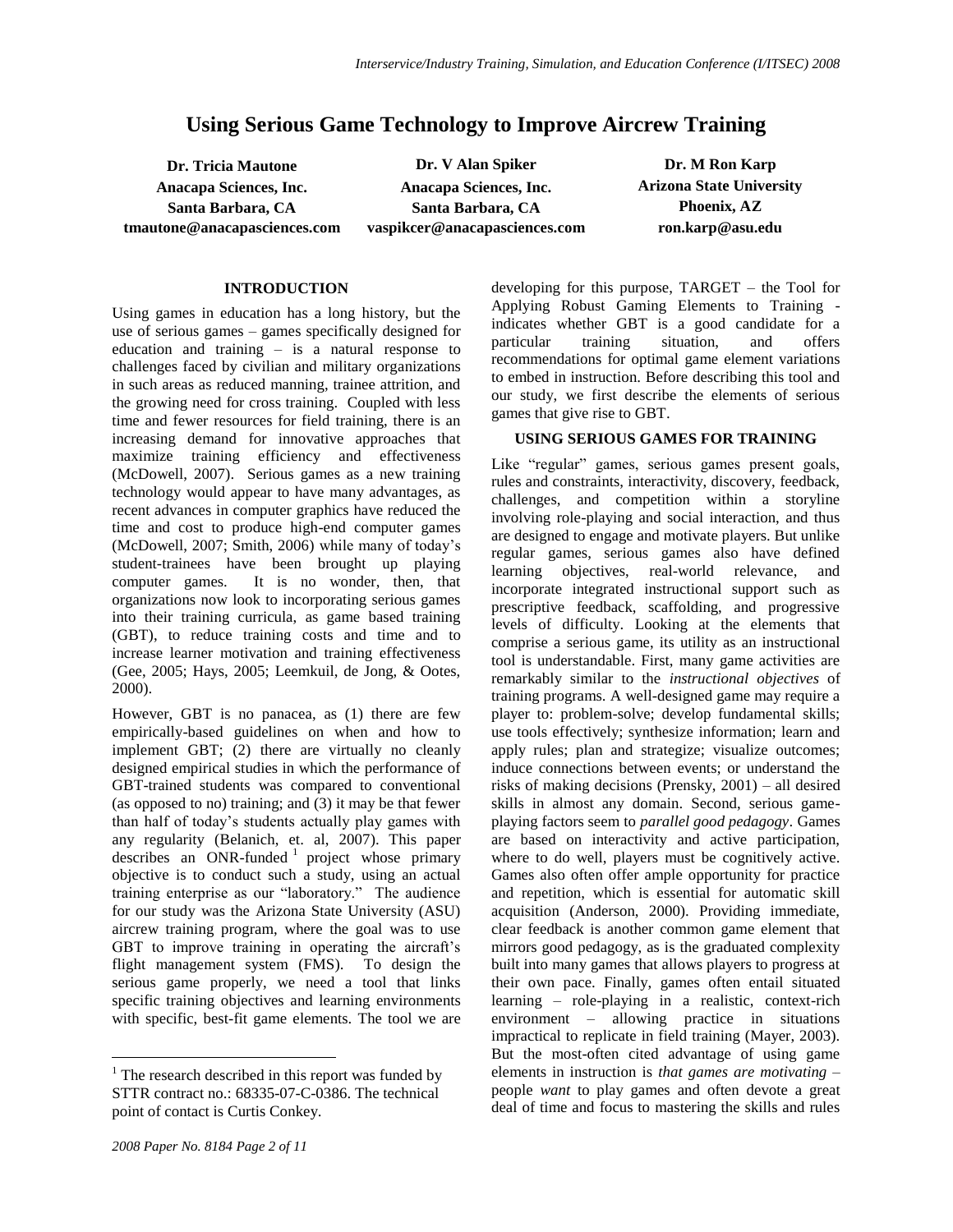of the game (Aldrich, 2005). A premise behind GBT is that incorporating game elements into training will increase student engagement and time on task, thus improving learning outcomes and perhaps learners' attitudes toward the subject matter as well.

While it makes sense to use games for training, does incorporating serious game elements into training actually improve performance? Unfortunately, existing research is sparse and fragmented (Hays, 2005). Some studies show that games do result in improved learning outcomes, (e.g., Gremmen & Potters, 1995; Garris, et al. 2002) while others indicate that games had little positive impact, as players focused more on gaming aspects than on the intended learning objective (Hays, 2005; Reiber & Noah, 1997). A problem in interpretation is that many of the studies did not specify the gaming elements employed, nor even what learning outcomes were measured (Hays, 2005). Rather than asking "Are serious games effective?" we should ask, "How can we best implement GBT to maximize performance and motivation?"

To address these questions, we must first develop a common framework to describe serious games. A comprehensive taxonomy of serious game elements would allow us to more precisely and consistently define serious game elements and to catalog their many variations. Having this common language would aid in generalizing research findings and allow us to develop research-based principles linking specific characteristics of a target training environment to bestfit candidate game elements.

## **THE SERIOUS GAME ELEMENT TAXONOMY**

We constructed a preliminary taxonomy of serious game elements to identify, categorize and more precisely define some of the more salient serious game elements and their variations. The initial content and structure of the taxonomy was derived by extracting serious game elements from a review of the literature on games and serious games, as well as literature on instructional design, multimedia design, and cognitive and educational psychology. We drew upon existing lists of game dimensions (e.g., Garris, et al. 2002, Hays, 2005; Leemkuil, de Jong, & Ootes, 2000), combining some dimensions, such as curiosity, mystery, discovery, and novelty, into one category (Curiosity and Discovery), and adding other categories – such as Feedback and Instructional Support – that were missing from some lists, but were often cited in reviews of educational games as being critical factors influencing the effectiveness of instructional games (Hays, 2005; Leemkuil, de Jong, & Ootes, 2000). Figure 1 shows the ten elements that comprise the taxonomy. To save space, we restrict discussion to the five elements that were most useful in developing the FMS training game.

#### **Five Main Elements**

1) *Feedback and Scoring* refers to information given to the player about progress toward a goal. It can vary from a simple confirmation that a particular action or choice was correct, to elaborate, prescriptive information about what the player did correctly and incorrectly, and what changes are needed to improve performance. Different training situations may require different feedback variations. For example, in training rapid response skills, providing quantitative, eventspecific feedback is more appropriate than delayed or elaborate feedback, which may disrupt the player's flow of responses (Hays, 2005).

**2) Rules and Constraints** refer to the boundaries of the game and the consequences for adhering to or violating these boundaries. They encompass factors such as instructions for play, range of allowable actions, rewards and penalties, and general path of play. Rules and constraints affect both learning outcomes and



*2008 Paper No. 8184 Page 3 of 11* **Figure1: Serious Game Elements Taxonomy**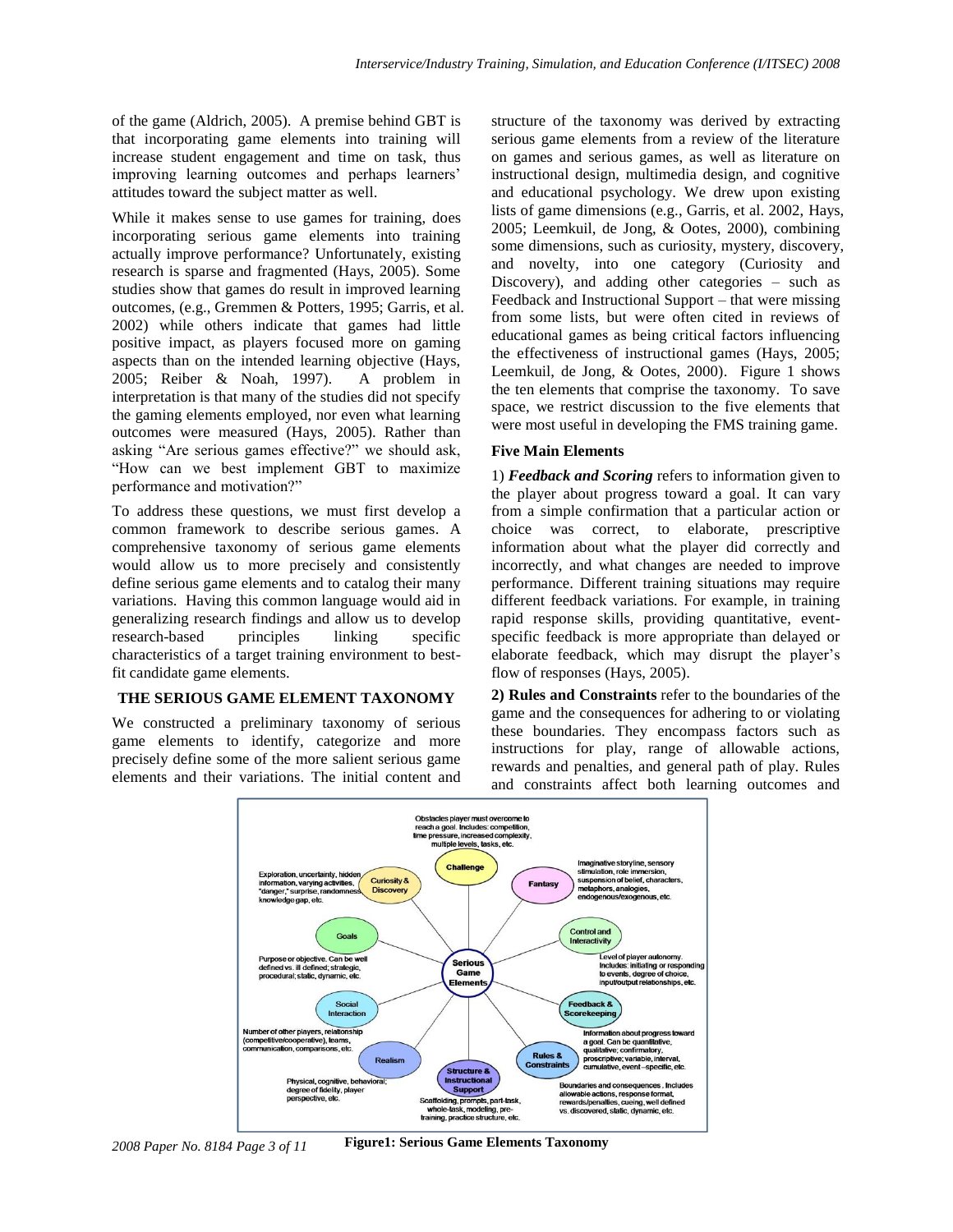player motivation. For example, repeatedly penalizing a player for failing the same task, without providing any opportunity to pursue a different path, practice the requisite skill, or obtain remedial help, will likely result in the player quitting the game (Leemkuil, et al. 2000).

**3) Challenge** refers to the obstacles the player must overcome to reach a goal. Injecting challenges in a serious game is particularly important when the skills targeted by the game are inherently dull. To engage players and encourage them to practice mastery of these skills, the game must build in motivating challenges. Competition – with other players, with a virtual character, or with oneself (e.g., beating a time) – is a common way to introduce challenge. Incorporating increasing complexity, time stressors, twists, and uncertainty also increases the challenge (Aldrich, 2005).

**4) Structure and Instructional Support** refer to the scaffold, such as hints, pre-training, and focus questions, that help learners understand how to use and learn from the game, as well as other key instructional factors such as how practice sessions are structured. While this category would seem at first to mainly affect learning outcomes, it is also a critical factor in affecting player motivation. In any medium, learners are more likely to be motivated when they can make sense of the material (Kintch, 1980; Mayer, 2003).

**5) Fantasy** emphasizes gaming elements relating to imaginative storylines, role-playing, sensory stimulation, and suspension of belief. This may be especially relevant if the underlying component training tasks are not inherently interesting and, thus, where motivation needs bolstering. On the other hand, some players, particularly adults who are training for professional development, could be turned off by what they perceive as a frivolous or "childish" storyline.

#### **Using the Taxonomy to Guide Game Design**

The taxonomy helped us organize the preliminary findings from our review of the serious game literature, particularly findings from empirical studies examining the impact of instructional games on learning outcomes. It also allowed us to address the key questions: When are serious game elements effective, and how are they best implemented?

Consider the taxonomy category "*Instructional Support and Structure*." Two ways to design the structure of a serious game are to employ (1) a whole-task approach, where players encounter the full game environment at all times, or (2) a part-task structure, where they master subtasks before encountering the full game environment. Does the way a game is structured affect learning outcomes? If so, under what circumstances is one structure more appropriate than another?

Using our taxonomy, we looked for studies that touched upon that issue. For example, Fabiani, et. al (1989) compared the effects of two different game structures – a part-task structure and a scaffolded, whole-task structure – in a game designed to train fighter pilots to handle the cognitive and attentional demands during flight. When task demands – number of interruptions – increased, those who received the whole-task version outperformed part-task subjects. Thus, it appears that while a part-task game structure might be appropriate in some situations, when the targeted training environment requires learners to handle increasing task demands and interruptions, a scaffolded, whole-task structure may be more effective.

Although existing research on the effectiveness of games is rather sparse and poorly described, we were able to use the taxonomy to distill salient game features and their impact on learning in specific training environments. We then used this data to develop a crosswalk linking specific game element variations to specific training environments. Our goal is to transform the crosswalk into an XML relational database on effective game design principles. Using the serious game taxonomy as a guide, we are populating the database with findings from the serious game literature, and from research in cognitive psychology, educational psychology, and instructional design. As described below, we are adding data from our own empirical studies of the effects of different game element variations in different training environments. The relational database will form a cornerstone of TARGET and will aid instructional designers in determining when and how to implement game-based training.

#### **OVERVIEW OF TARGET**

Still in development, TARGET will ultimately consist of three main components: a query tool, an XML relational database linking game elements and training environment characteristics, and a set of recommended game element configurations or design patterns. The *query tool* will scaffold the training systems analysis and aid instructional designers in creating a profile of a particular training environment. It will identify characteristics of the environment (e.g., type of learners, tasks, cognitive functions required, typical problems encountered with training) relevant for selecting appropriate game elements. The *relational database* component will match details of the training environment profile with game element variations (e.g., method of feedback, level of fantasy, type of challenges, etc.) most appropriate for that environment. This match-up will, again, be based in part on findings from cognitive psychology and serious game research. The output will be a *set of recommended game elements* that entail a written description (e.g., "recommend using a scaffolded, whole-task approach" followed by a definition, example, and rationale for the approach). The output may also link to an item in a reusable design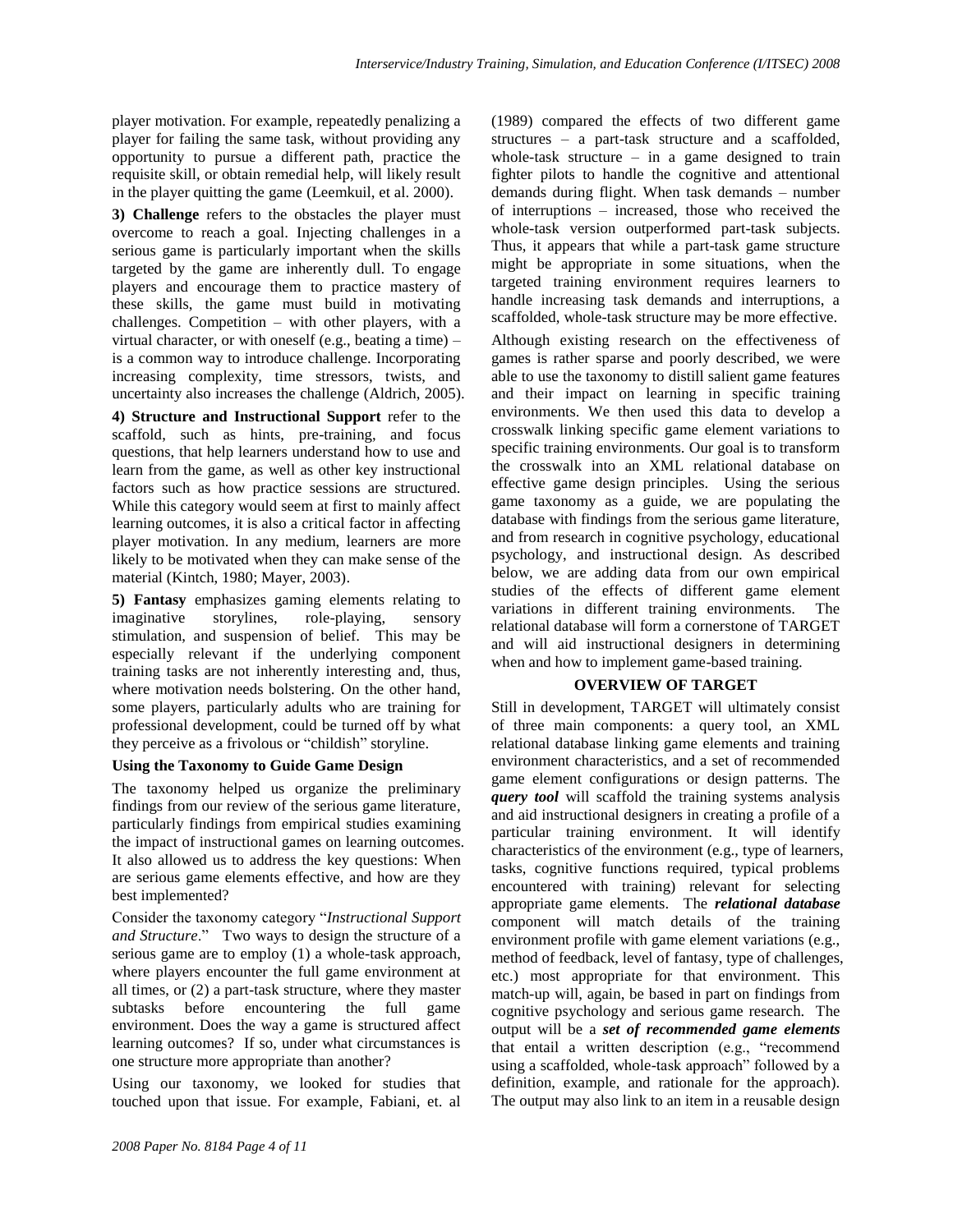pattern library (e.g., a concrete example that can be incorporated into another game, along with associated implementation specifications), or even a link to a sample game, accompanied by suggestions for modifications. Or, the output might suggest that a game is not the most appropriate method for instruction in this situation. This could happen if learner motivation is not an issue, or the to-be-learned material is fairly straightforward and could be more readily imparted via text or lecture.

We have begun applying principles from TARGET (i.e., creating a profile of the training program, determining if it's a good candidate for GBT, matching characteristics of the training environment to game elements, generating and testing recommended game element configurations) to create a game to target a specific training area. Information gleaned from this process will be used to refine the TARGET tool specifications.

#### **THE FMS GAME**

The competency selected for our current project is training student pilots how to program the flight management system (FMS) on a Canadair regional jet (CRJ) aircraft. We selected this task from a training needs analysis of the aircrew training program at ASU, our research partner institution. Below, we briefly describe FMS operations and why it is an appropriate area for GBT. We then describe how we developed the FMS programming game using the serious games taxonomy and the TARGET methodology.

#### **Overview of FMS Operations**

The FMS is the pilot's primary interface to the software that controls the plane's navigation and performance. The system is responsible for flight planning, control of navigation sensors, set up of multi-function displays,

radio tuning, fuel-efficient flight, and many other safety-critical functions (Rockwell Collins, 1999). The FMS (Fig. 2) is a complex electronic device whose operation involves programming and inputting data, locating and verifying information, updating data, detecting errors and inconsistencies, and problem solving, all carried out in a high pressure situation with tight



**Figure 2. FMS Interface**

time constraints, multiple demands and interruptions, unpredictable events, and serious consequences for failure. Failure to program the FMS quickly and accurately can result in incidents such as a planes veering into unprotected airspace, taking off at speeds too slow for the plane's weight, or nearly running out of fuel.

Safety reports we looked at emphasized the need for pilots to automate their FMS programming skills as much as possible; however, the FMS is not an easy system to master, as it has many display modes, an outdated user interface, and outputs not conducive to helping pilots visualize the results of their programming inputs. Thus, student pilots, and even experienced pilots, often avoid the self-study practice sessions needed to become highly proficient at FMS operation. In ongoing research with ASU, we have found FMS operations to be a weak technical area for some of its graduates. Deficient procedural skill and technical knowledge of the FMS negatively impact other areas of flight training as well. We know from first-hand observation that students waste valuable – and expensive – flight simulator time as instructors have to stop the simulation to provide them with remedial FMS instruction. Students do receive instruction in FMS principles and procedures and have access to a desktop computer simulation program for practice, but there is not much opportunity to practice using the device in a structured, goal-oriented environment. In addition, the task itself is not particularly motivating, so students don't put in the required practice, which, of course, has negative consequences later on. From this analysis, and what we have learned from our initial TARGET research, we concluded that development of an FMS serious game could improve FMS training efficiency and effectiveness.

## **Development of the FMS Game**

Once we determined that GBT was appropriate for the FMS environment, we began developing training objectives and specifications for a game designed to target those objectives. From our task analysis of the FMS, and discussions with subject matter experts at ASU, we distilled the main knowledge and skills that student pilots must master in order to operate the FMS efficiently, as well as some of the problems typically encountered when learning to use the FMS. These problems include: failing to follow the appropriate sequence, entering data in the wrong fields, entering incorrect data, failing to enter necessary information, not recognizing the current display "mode," failing to detect errors and discontinuities, and not entering the required data quickly enough in time for takeoff.

Because TARGET was still in development, we used the Serious Game Element Taxonomy and the game element-training environment crosswalk to select the element variations to incorporate into our game. Space limits preclude detailing all the selected game elements, so we will highlight a few. Table 1 provides a summary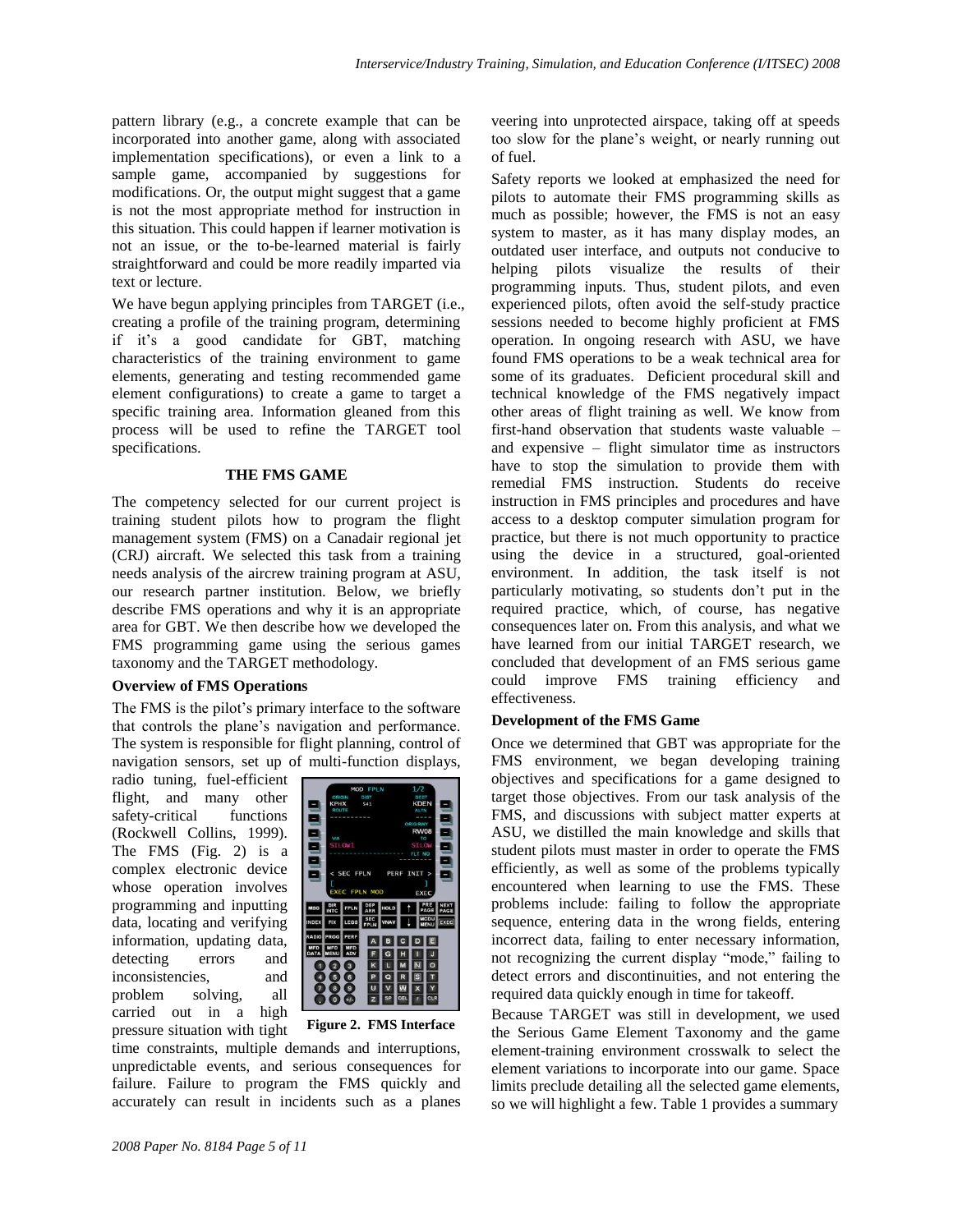| <b>Game</b><br><b>Element</b><br><b>Taxonomy</b><br><b>Category</b> | <b>FMS Training</b><br><b>Environment</b><br><b>Characteristic</b>                                                                                          | Recommended<br><b>Game Element</b><br><b>Variation</b>                                             | <b>Example of</b><br><b>Application to</b><br><b>FMS</b> Game                                                                          | <b>Rationale</b><br><i>(supporting)</i><br>study)                                                                   | <b>Counter Example</b>                                                                                                      |
|---------------------------------------------------------------------|-------------------------------------------------------------------------------------------------------------------------------------------------------------|----------------------------------------------------------------------------------------------------|----------------------------------------------------------------------------------------------------------------------------------------|---------------------------------------------------------------------------------------------------------------------|-----------------------------------------------------------------------------------------------------------------------------|
| <b>Structure &amp;</b><br><b>Instructional</b><br>Support #1        | Students need big<br>picture view; need to<br>juggle tasks, handle<br>interruptions; typical<br>problems include<br>integrating tasks                       | Use scaffolded,<br>whole-task<br>structure                                                         | Incorporate cockpit<br>environment; have<br>players program full<br>preflight sequence;<br>virtual captain<br>provides scaffolding     | When learning to<br>handle multiple<br>demands, whole-<br>task structure is<br>effective (Fabiani,<br>et al., 1989) | You may not need<br>this for training<br>environments with<br>low multitasking or<br>task integration<br>problems           |
| <b>Structure &amp;</b><br><b>Instructional</b><br>Support #2        | Students need to<br>develop rapid motor &<br>visual recognition<br>skills; typical<br>problems include slow<br>data input                                   | Have separate<br>part-task structure<br>with short, intense<br>activities                          | Include Pilots'<br>Lounge Arcade:<br>Short, intense<br>gamelets that target<br>component skills                                        | Focused, repeated<br>practice is best for<br>automatizing<br>motor skills<br>(Anderson, 2000)                       | You may not need<br>this with high ability<br>students who just<br>need task<br>integration practice                        |
| <b>Realism</b>                                                      | Students need to apply<br>skills and procedures<br>in a specific context;<br>not always safe or<br>practical to practice<br>skills in actual<br>environment | Incorporate high<br>degree of visual,<br>behavioral, and<br>cognitive realism                      | Interface should look<br>and function like real<br>device; storylines<br>and tasks fairly<br>realistic, employ<br>increasing stressors | High degree of<br>fidelity fosters<br>transfer to domain-<br>specific<br>environments<br>(Mayer, 2003)              | May not need added<br>cost of high physical<br>realism if training<br>problem is<br>primarily handling<br>cognitive demands |
| <b>Fantasy</b>                                                      | Component tasks (e.g.,<br>data entry, page<br>navigation) are<br>"boring"                                                                                   | For training of<br>some component<br>$tasks - create fun.$<br>amusing<br>storylines                | Pilots lounge arcade<br>games have high<br>level of fantasy<br>(cracking safes,<br>killing monsters)<br>with time constraints          | Imaginative<br>storylines can<br>increase learners'<br>motivation and<br>task persistence<br>(Malone, 1981)         | May not need a high<br>degree of fantasy if<br>motivation not an<br>issue (e.g. . training)<br>flight control)              |
| <b>Feedback</b>                                                     | Many tasks consist of<br>several steps and<br>subtasks                                                                                                      | Use branched<br>prompts and<br>feedback to shape<br>behavior; guide<br>successive<br>approximation | Virtual captain first<br>provides subtle<br>prompts, then<br>successively more<br>explicit hints per<br>player request                 | Complexity of<br>feedback should<br>match level and<br>type of learning<br>(Spiker, 2006)                           | Not needed for more<br>holistic tasks, such<br>as performing<br>scripted call outs                                          |

*Table 1: Summary of Rationale for Selection of Game Elements for and FMS Training Game*

of our selection rationale, beginning in the first column with the Serious Game Element Taxonomy category from which they were drawn. The second column lists characteristics of the FMS training environment relevant for selecting particular game elements; the third column describes the variation of the game element that our crosswalk indicated would best fit these training environment needs; and the fourth column provides an example of how the game element variation was applied in the FMS game. The fifth column provides a rationale for why the game element was selected, in the form of a research finding or general principle the literature. Finally, column six provides a counter example of a training situation in which the selected game element variation might not be appropriate.

The second row addresses the taxonomy category, *"Structure and Instructional Support."* In programming the FMS, students need to have a "big

*2008 Paper No. 8184 Page 6 of 11*

picture" understanding of how to interact with the FMS in a real-world, cockpit environment. This includes following the appropriate sequence while programming the FMS in preparation for takeoff, as well as handling the time pressures of performing the task with frequent interruptions. Therefore, we elected to structure the game using a scaffolded, whole-task approach where students are exposed to the whole task throughout the training, but receive guidance and prompts (from a "virtual captain") prior to carrying out some of the steps. This way, students receive repeated experiences with the entire process – and learn how to juggle multiple task demands, as well as handle interruptions – but are not cognitively overwhelmed. Research in both general instructional design (Mayer, 2003; Sweller 1999) and GBT (Fabiani, et. al 1989) suggest that this type of scaffolding and cognitive apprenticeship helps learners understand the steps and see how the whole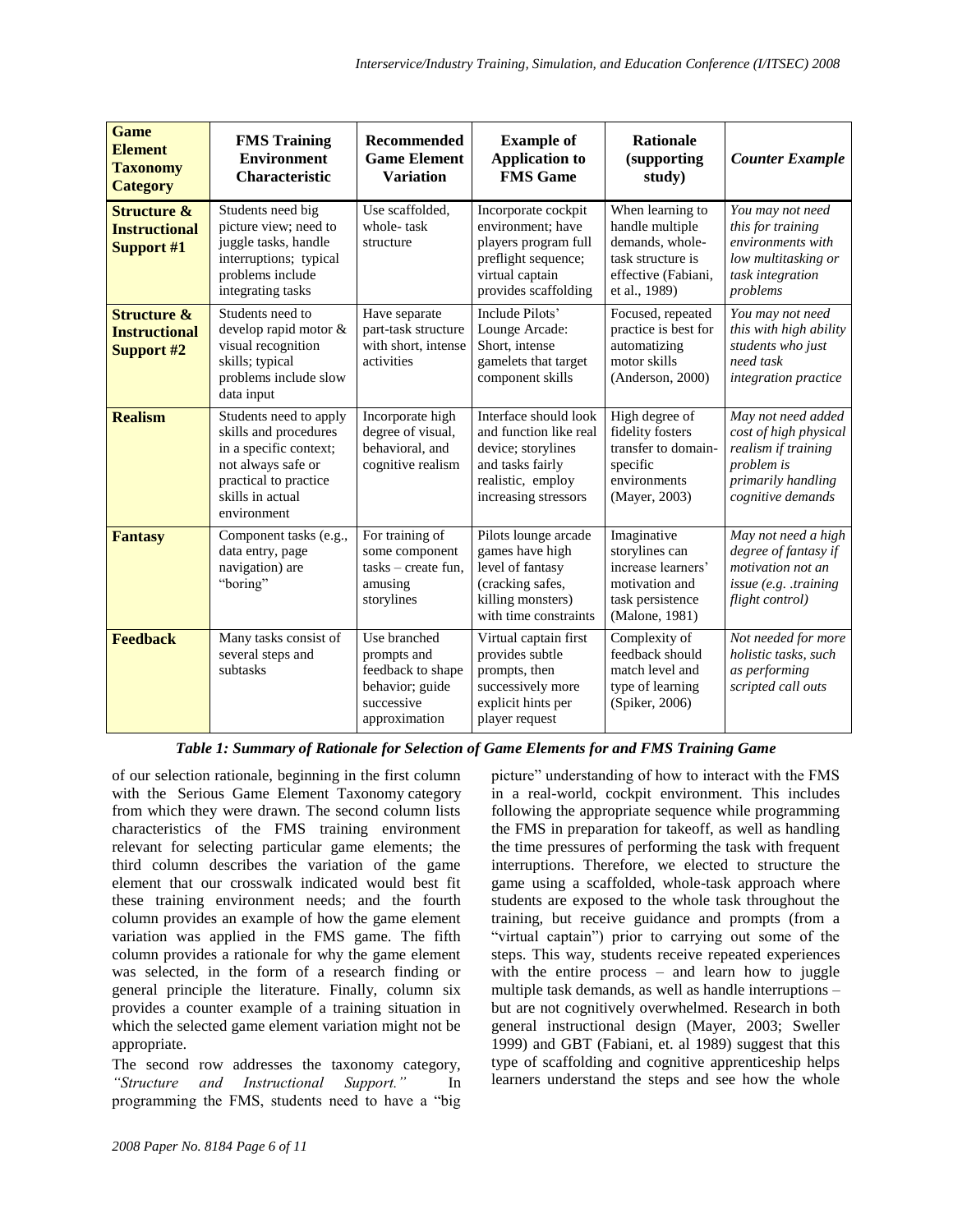process works, and also better prepares students for the cognitive demands of the actual training environment.

On the other hand, many of the component FMS tasks, such as using the appropriate buttons and line select keys to rapidly navigate to specific pages within the FMS, involve procedural motor and visual skills. Developing these skills requires a great deal of repetitive practice before students can reach a level where performance is automated (Anderson, 2000). To provide the type of practice needed, we chose to include a set of rapid, part-task training tasks – in the form of arcade-type games – that players can access between levels of the whole-task game. As summarized in the third row of the table, these games provide players with the repetitive practice needed to automate the component skills. Our crosswalk also indicated that a part-task game structure is particularly effective with beginning learners, our intended population.

The fourth and fifth rows of the table address Realism and Fantasy. Programming the FMS is something that trainees will be carrying out not only in the ASU simulators, but very shortly, in their professional careers as pilots. Because the skills and procedures students learn during training will be applied directly to actual work environments, it is important that students have the opportunity to experience how members of their profession think, behave, and solve problems. This is referred to in the cognitive literature as distributed authentic professionalism and situated learning (Aldrich, 2005; Gee, 2005; Mayer, 2003). Therefore, for the main game, we created a simple but visually and aurally realistic interface that replicates much of the functional experience of a cockpit-resident FMS. The game also includes elements of "fantasy" or suspended realism. In the real world, a novice would not be given the responsibilities that players in this game are given, nor would they be able to see the consequences of their actions (e.g., seeing the plane veer off course, or even crash). In addition, to encourage players to practice some of the more "boring" tasks, the game also incorporates a set of arcade-type where players hone component skills, such as FMS page navigation and data recognition skills while attempting to "kill" monster-like bugs that are destroying FMS data.

An example of one of the different types of *prompts and feedback* employed in the game is highlighted in the last row. At the beginning levels of the game, players learn to carry out a series of steps involved in programming the FMS preflight. This involves learning the proper sequence of steps, the page they need to go to in the FMS to carry out that step, the buttons they need to press to get to that page, and what to do once they are there. Because the task consists of a series of subtasks, and because students have varying (but

limited) prior experience using the FMS, we used a branching feedback and prompting structure, where players may request successively more explicit guidance, as needed. This ensures that less experienced students do get too far off track, and that more experienced players can progress at their own speed.

## **FMS Gameplay**

Below we summarize the main features of the FMS programming game, illustrating how the game elements and pedagogical principles were implemented.

The FMS game is divided into two parts: the "Flights" and the "Pilot's Lounge." The **"Flights"** provide whole-task training and takes place in the simulated cockpit of a CRJ Jet, as shown in Figure 3.



**Figure 3: View of Game Cockpit, Level 1**

The game provides players with a context-rich, realistic environment where they assume the role of the first officer who must program the FMS preflight sequence, update the FMS as new information arises, and detect errors and solve problems, all under the guidance of a "virtual captain" who provides prompts and feedback. The interface includes: a game control toolbar that provides help and lets players repeat audio, view audio as text, view scores, and set other options; a realistic interactive device with an underlying database that corresponds to real-world function, and which can be expanded (as shown here) or reduced by clicking on it; a countdown timer and a task stressing display (the luggage being loaded) that corresponds to actual time constraints on the flight line; and supporting materials, such as ship papers and maps. Players who successfully complete a flight within the allocated time and with minimal errors, have the option to repeat that flight for a better score or to progress to the next flight where they take on more responsibility.

The second part of the FMS game is the **"Pilot's**  Lounge," where players can go between "flights" to reinforce skills they will need in order to complete flight on subsequent levels. Here, they can play short, intense arcade-like "gamelets" that reinforce (via parttask training) the harder-to-master component skills from the flight portion of the FMS game. Figure 4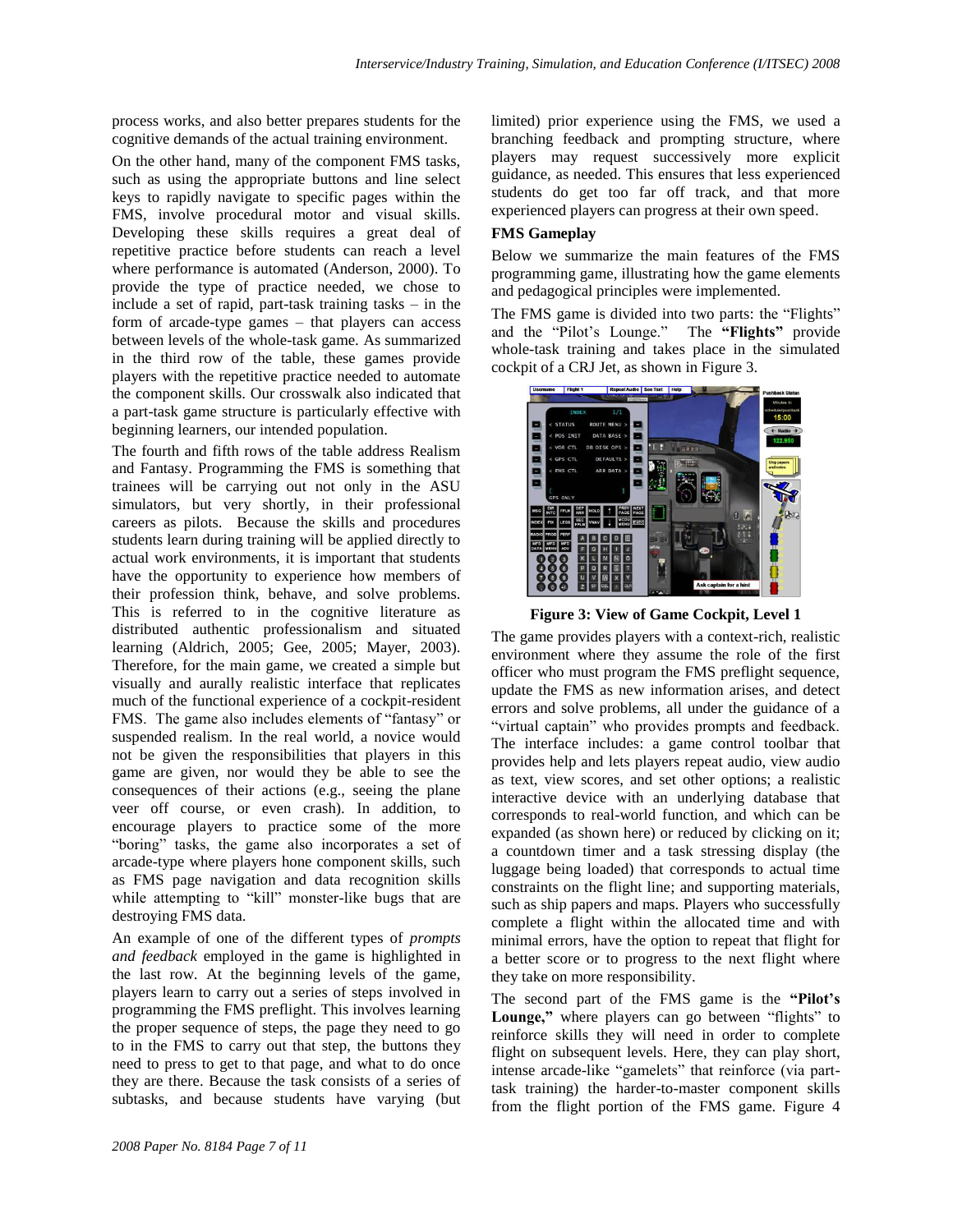shows two of the gamelets. The top panel depicts "Spy Plane", where players are familiarized with the FMS data entry interface, including the keyboard, line select keys, and scratchpad, as they type in codes painted on the sides of circling spy planes as rapidly and as accurately as possible. The bottom panel shows a snapshot from "Bug Kill", where players must use their knowledge of FMS organization to navigate to pages and "kill a bug" before it destroys the data on that page. In addition to the mini arcade, the pilot's lounge also

ARLIN3



**Figure 4: Two Pilot's Lounge Games**

contains a scoreboard where players can view their own best scores and those of the top three players. The Pilot's Lounge also has two communication devices, a cell phone and computer, from which players receive calls from virtual "captains" and "fellow pilots" regarding game play instructions and further information about FMS training.

#### **EXPERIMENTAL STUDY**

To determine whether the FMS game leads to better training outcomes compared to a more conventional training program, and to gather data on the effect of the selected game elements described above, we conducted a controlled study examining the impact of the game elements on a training outcome performance assessment. In this, the first of a series of planned studies, one group of pilot trainees interacted with the FMS game while another group (the conventionalbased training or CBT control group) received a "gamed down" or conventional, computer-based version of the FMS training. This latter group had the same information and practice opportunities as those provided in the game, but with the game elements (competition, fantasy, etc.) removed. We then compared how the two groups performed on a criterion

task where trainees were asked to program the preflight sequence for a hypothetical flight. This controlled design allows us to draw conclusions about the effectiveness game-based training without the confounds often found in other studies.

#### **Method**

**Participants:** Fourteen subjects (all male) participated in the study. All were seniors currently enrolled in ASU Aeronautical Management Technology flight training program's Airline Instrument Procedure class. Half were randomly assigned to the game-based version of the training program and half to the conventional version. The average age of all participants was 23.2 years (SD 2.5) and they reported an average of 3.8 (SD 3.8) hours of prior experience using an FMS (excluding one student in the CBT group who reported over 100 hours of prior FMS experience). In the weeks prior to the study, all students had viewed lecture slides describing the features of the FMS, and had had a few hours of practice inputting data into a simulated FMS.

**Materials:** The training materials for both the GBT and the CBT groups were created using Flash 9.0 and were presented to participants via Internet Explorer. The programs were designed so that non-game factors, such as instructional content and number and general type of exercises, did not vary between the two programs. The CBT version could thus be considered nearly identical to the GBT version except that game elements (storyline, characters, competition, explicit challenges, etc) were removed and the game tasks were presented in a conventional exercise format.

*Training materials for the GBT group* consisted of Level 1 of the FMS game described above. It began with an introduction to the game environment – including the pilot's lounge, public scoreboard, cockpit features, and the arcade. After orientation, players were instructed by the "virtual captain" to play the two arcades games, "Spy Plane" and "Bug Kill," to prepare them for "Flight 1". For both gamelets, point totals and reaction time scores were displayed both during and at the end of the game. In the Flight 1 game, players assumed the role of first officer and had to program the FMS preflight sequence (gate to pushback) with explicit audio instructions from the virtual captain about what page to go to and what steps to carry out. The captain provided hints whenever a player hit the "hint" button, and also gave the player feedback (e.g., "Good!" or "Not quite, try again.").

*Training materials for the CBT group* consisted of the same number and type of exercises as those in GBT, but with game element features removed. Figure 5 shows a snapshot of Exercise 1.1 (the CBT equivalent of Spy Plane) where users are given exercises such as "Type KPHX into the field labeled gray".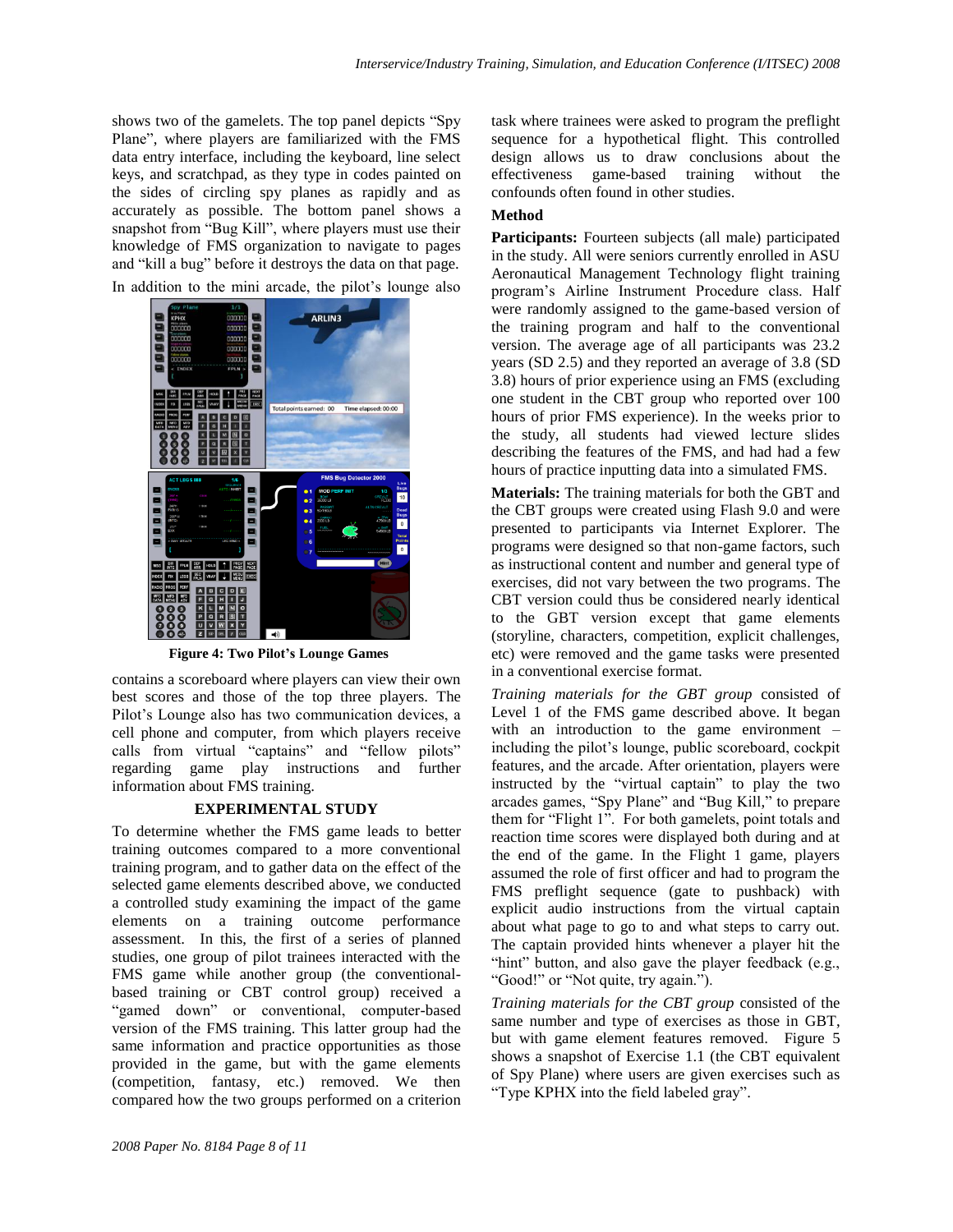In Exercise 1.2 (the CBT equivalent of Bug Kill), players were given instructions such as "Go to the STATUS page," and then used the onscreen FMS function buttons to navigate to that page. The tasks and prompt in Exercise 1.3 were similar to those in Flight 1, but the players did not assume a role, interact with



**Figure 5: CBT Training, Exercise 1.1**

virtual characters, view a cockpit interface, nor see the timer. For all three exercises, a textbox with the words "Correct" or "Incorrect, try again" appeared after each task item, and at the end of the exercise, the total time to complete the exercise was displayed.

**Procedure:** For the training part of the study, participants were run in groups of seven, with each participant seated in front of a computer equipped with headphones. Those in the CBT group were run in one 2-hour session, while those in the GBT group were run in a second 2-hour session. Participants were told they would be interacting with a new program designed to train basic FMS procedures and that they could play the games (or, for the CBT group, do the exercises) as many times as they wished. They were also told they could leave at any time, as long as they interacted with each game (or exercise) at least once. One week after the training, participants were given a criterion transfer test where they were required to complete an FMS preflight programming sequence for a simulated flight from Phoenix to San Diego. They were run one at a time in the ASU Airline Research Computer Lab, where they and the experimenter sat in front of a computer set up with a simulated FMS program and the FMS handset device (see Figure 6).



**Figure 6. FMS Handset & Simulated FMS Program**

Participants were told to go through the preflight programming steps as quickly and as accurately as possible, in sequence, starting with the Status page and ending with the Radio page, using the data listed on a provided data table. They were also told they could ask for a hint, but that the experimenter would not volunteer any information unless directly asked.

The experimenter then videotaped the screen of the FMS handset to record player's actions and comments. If participants indicated they were finished, but had actually skipped a step or two, the experimenter had them go back and complete that step. When all participants had been tested, the experimenter conducted a group debrief to gather specific feedback regarding the game and conventional training programs. During the debrief, all participants were shown slides of both the CBT and GBT programs. They were asked general questions, such as what they liked and didn't like about the game, as well as more focused questions about specific game element features, using the serious games taxonomy as a guide.

#### **Results**

*Scoring.* The videotapes were scored by an experimenter who was blind to the condition to which the participants had been assigned. Scoring was done using a point system rubric that assigned points for completing a programming step in the correct sequence, as well as points for completeness and accuracy of each step. Points were deducted for skipping steps, inputting data in the wrong fields, inputting the wrong data, asking for hints, and navigating to irrelevant screens. The total number of points possible was 85. Participants also received a time score which was calculated from the time they began the first step to the time they completed the last step  $-$  including the time when they were instructed to go back and complete a step they had skipped.

*Effect of GBT on Criterion Test Performance*. Table 2 shows the means and standard errors for criterion test performance for the GBT and CBT groups.

|  |  |  |  | <b>Table 2. Criterion Transfer Test Performance</b> |
|--|--|--|--|-----------------------------------------------------|
|--|--|--|--|-----------------------------------------------------|

|            | <b>Accuracy Score</b><br>(points) |       | <b>Time to Complete</b><br>(seconds) |       |
|------------|-----------------------------------|-------|--------------------------------------|-------|
| Group      | <b>Mean</b>                       | (SEM) | <b>Mean</b>                          | (SEM) |
| <b>GBT</b> | 70.1                              | (2.3) | 850                                  | (86)  |
| <b>CBT</b> | 59.7                              | (3.8) | 927                                  | (108) |

Results of an independent sample t-test indicated that participants who received the game-based version of the FMS training scored significantly higher on the accuracy measure than those who had received the conventional version of the training,  $t(12) = -2.32$ , *p*  $= .04$ . However, there was no significant difference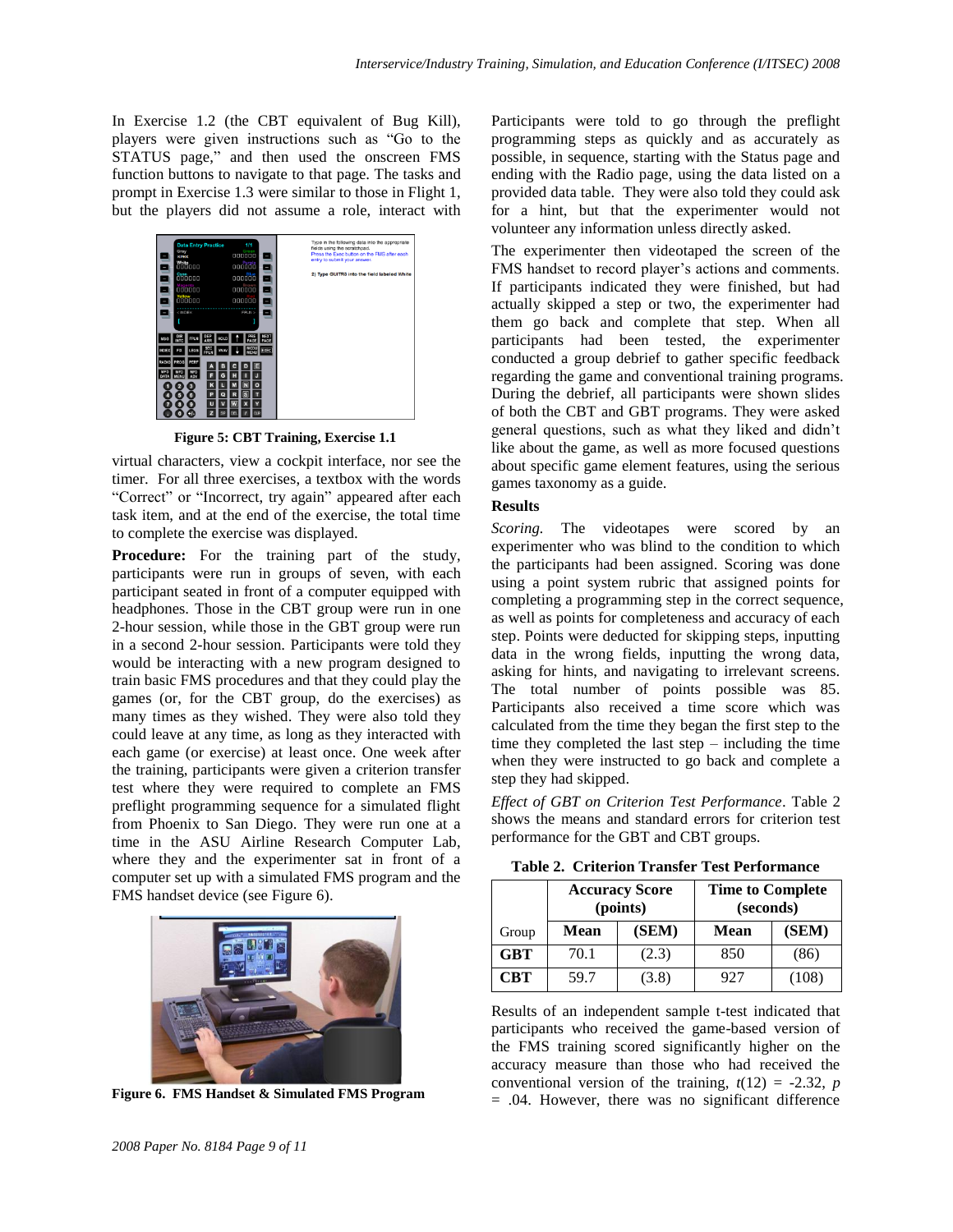between the two groups in terms of how long it took participants to complete the test  $t(12) = .56$ ,  $p = .59$ . This finding suggests that those who completed the game-based training were more accurate and more complete in carrying out the FMS preflight programming in the proper sequence, but were not necessarily faster. This may be because some of the more accurate participants took time to verify and check their entries, while some of the less accurate ones did not.

*Effect of GBT on Motivation.* After completing each game or exercise, participants in the GBT and CBT groups, respectively, were given the option of repeating them as many times as they wished. It was predicted that those in the GBT group would find the games engaging and challenging, and thus opt for more repeat practice than those in the CBT group. According to the results of an independent samples t-test, this prediction was borne out,  $t(12) = -2.30$ ,  $p = .04$ . After playing each of the three games one time, as instructed, those in the GBT group elected to play one or more of the games an average of 2.33 more times  $(SD = 2.50)$ , while those in the CBT group repeated one or more of the exercises an average  $0.14$  times (SD = 0.37). In fact, while five of seven GBT participants repeated one or more of the games, only one out of the seven CBT participants did an exercise more than once.

## **Discussion**

One of the main goals of this study was to establish whether trainees who received GBT – in particular, GBT designed using the principles outlined in the taxonomy crosswalk described above – exhibited better training outcomes compared to those who received conventional or "non-game" training. Based on participants' performance on the criterion transfer test, in which they carried out a realistic FMS programming task, it appears that the additional practice that students received while interacting with the FMS game – even just level  $1 -$  led to improved FMS programming skills over those who received more conventional training.

A second objective of the study was to glean information about the relative effectiveness of specific game elements based on observations of the players' behavior, as well as from feedback during the debrief. Using the taxonomy to guide our evaluation let us make more focused observations and ask specific questions in order to draw conclusions about the impact of specific game elements and how they did (or did not) contribute to the effectiveness of the game. This, in turn, allowed us to generate specific solutions for improving the game.

Below, we summarize observations regarding the impact of integrating three serious game elements into the FMS game. As well, we discuss: how the element was implemented; the impact of that element variation; and implications for how we will use that information to not only improve the current FMS game, but also to refine our TARGET database and thus aid in the design of other games for training areas that share features with the FMS training environment.

*Feedback and Scoring Element Variations:* For the arcade games, average reaction time scores and total points were displayed after each player response. However, participants reported that they did not attend to the immediate feedback, as there was too much information to absorb in a limited time amount of time. They did, however, notice their final end-of-game scores and were motivated to improve them. On the other hand, in the flight part of the game, students reported that there was too little information about how they were doing, overall, other than how much time remained, and that they didn't really have an overall sense of how well they were doing.

Implications: When speed *and* accuracy are important, simplify the scoring and use cues such as color coding to make the feedback more salient and more easily interpreted. For longer (whole task) games, provide more salient and continuous feedback of overall accuracy and efficiency, in addition to immediate feedback after each response. Based on these observations, for the updated version of the FMS game, we plan to simplify the scoring of the arcade games and to incorporate a meter representing the virtual captain's level of approval, which goes up or down depending on the number of errors and unnecessary actions a player makes.

*Rules and Constraints:* For Spy Plane, we wanted to discourage guessing and encourage accurate data entry. We thus included a "rule/constraints" variation whereby players were given a limited number of "lives" and the game ended after a player made three errors. Based on observation of play patterns and on player feedback, however, we realized that rather than encouraging the players to be more accurate, this rule just led to frustration and confusion about what they had done wrong.

Implications: For introductory-level training of a fastpaced skill, impose penalty points for errors rather than deducting "lives" -- at least for the first level. In the next version of the FMS game, we will eliminate this rule and instead impose more salient penalty points for errors and continue to display the errors until players correct them.

*Realism Elements and Fantasy Elements:* In this first study, we deliberately included games with varying levels of fantasy. Flight 1 was fairly realistic with only a little fantasy in the form of role playing whereas Spy Plane had a fairly simple storyline, and Bug Kill had a high degree of extraneous fantasy. The general feedback we received was that students felt there was